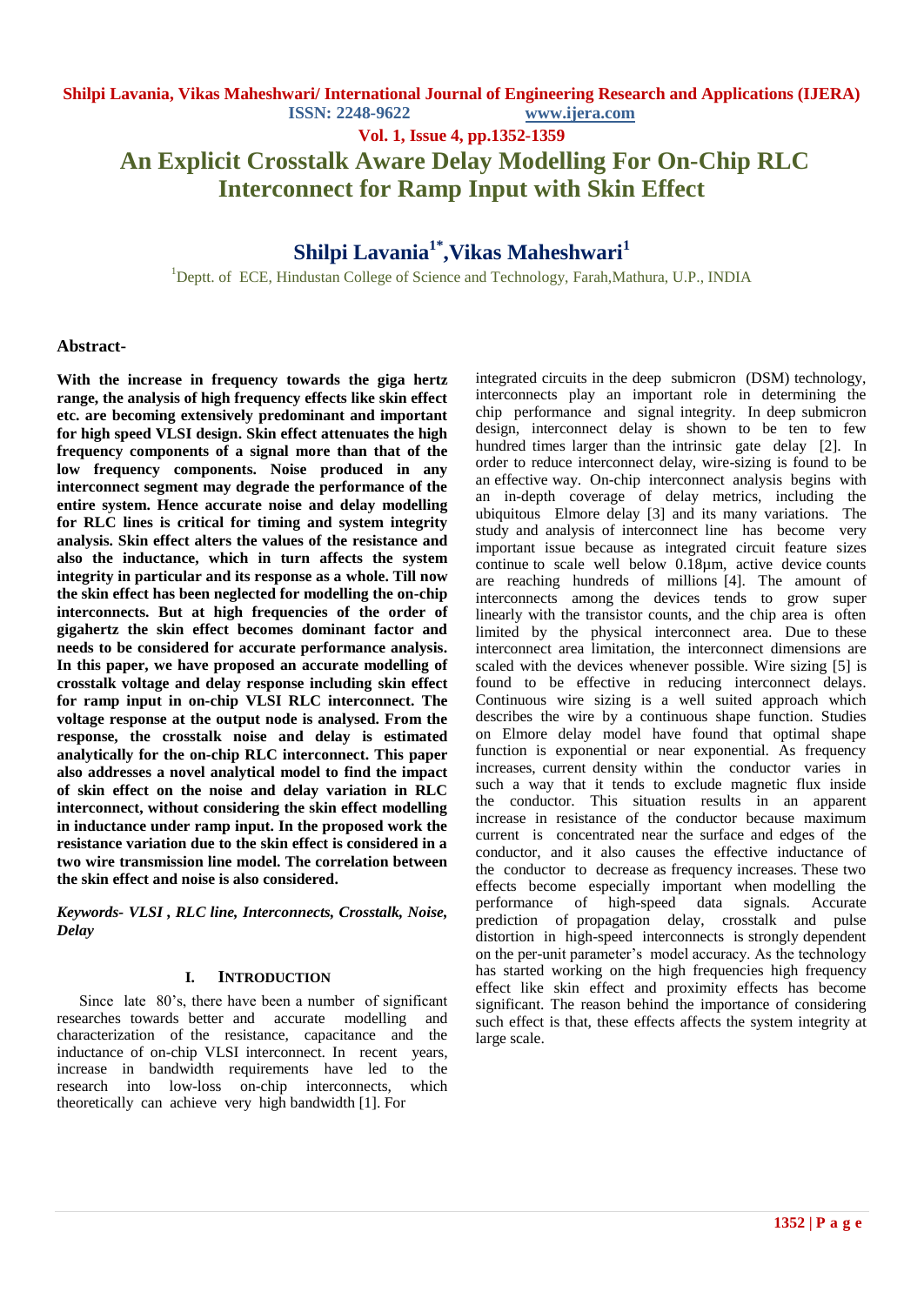### **Vol. 1, Issue 4, pp.1352-1359**

#### **II. BASIC THEORY**

This is a well know fact that propagation delay increases with the skin effect in an on-chip interconnect. Skin effect will also affect the optimality of the system. The skin effect can be represented at the circuit level as a combination of frequency dependent resistance and inductance. However, frequency dependent circuit elements are not suitable for time-domain analysis, therefore a circuit representation based on frequency independent elements is desirable [6]. When a transmission line model is necessary, either a Spice-compatible distributed RLC model is used or else a full transmission line model is needed. Which is chosen depends on the accuracy needed and also the capability of an available circuit simulation program[7]. A range of models are used for interconnects depending on:

1) The accuracy required nets carrying analog signals need

- to be modelled more
- 2) The amenability of the net to modelling.
- 3) The frequency of operation.

Short on-chip interconnects are commonly modelled as RLC networks where the inductor and capacitor networks are arrived at separately using static calculations of the effect of very small segments of interconnect on other small segments. Uniform interconnects (with regular cross-section) can be modelled by determining the characteristics of the transmission line, e.g. ZO and y versus frequency, or arriving at a distributed lumped element circuit.[7].Since the frequency dependent behaviour is easy to compute and observe, in any circuit ,consisting of frequency dependent components skin effect modelling can be performed.

 Intuitively, to mimic the skin effect, a conductor can be thought of as made up of concentric shells. At low frequencies, all the shells are carrying currents, minimizing the resistance and maximizing the internal inductance. As frequency increases, due to the magnetic field inside the conductors, the inner most shells gradually turn off and only the outer shells stay active, thus increasing the resistance and decreasing the internal inductance. This can also be achieved by parallel combination of impedance branches, where each branch will have a resistance and inductance in series as shown in the figure  $(1)$ : [8]



The "Skin Effect" is the tendency of high frequency current to concentrate near the outer edge, or surface, of a conductor, instead of flowing uniformly over the entire cross sectional area of the conductor. The higher the frequency, the greater the tendency for this effect to occur. There are three possible reasons we might care about skin effect. The resistance of a conductor is inversely proportional to the cross sectional area of the conductor. If the cross sectional area decreases, the resistance goes up. The skin effect causes the effective cross sectional area to decrease. Therefore, the skin effect causes the effective resistance of the conductor to increase. The skin effect is a function of frequency. Therefore, the skin effect causes the resistance of a conductor to become a function of frequency (instead of being constant for all frequencies.) This, in turn, impacts the impedance of the conductor. If we are concerned about controlled impedance traces and transmission line considerations, the skin effect causes trace termination techniques to become much more complicated. If the skin effect causes the effective cross sectional area of a trace to decrease and its resistance to increase, then the trace will heat faster and to a higher temperature at higher frequencies for the same level of current [9]. There are a number of approaches available where the on-chip interconnect is modelled as distributed RLC segments for accurate performance parameters modelling [10-14]. But these models do not consider the high frequency skin effect phenomena.

#### **III. CROSS TALK**

Crosstalk is defined as the energy imparted to a transmission line due to signals in adjacent lines. Crosstalk magnitude is a function of rise time, signal line geometry and net configuration (type of terminations, etc.). A common method of shielding is to place ground or power lines at the sides of a victim signal line to reduce noise and delay uncertainty [15]. The crosstalk between two coupled interconnects is often neglected when a shield is inserted, significantly underestimating the coupling noise. The crosstalk noise between two shielded interconnects can produce a peak noise of 15% of VDD in a 0.18  $\mu$ m CMOS technology [16]. An accurate estimate of the peak noise for shielded interconnects is therefore necessary. In the complicated multilayered interconnect system, signal coupling and delay strongly affect circuit performances. Thus, accurate interconnect characterization and modelling are essential for today"s VLSI circuit design. Two major impacts of cross talk are: (1) cross talk induced delays, which change the signal propagation time, and thus may lead to setup or hold time failures; (2) cross talk glitches, which may cause voltage spikes on wire, resulting in false logic behaviour. Crosstalk affects mutual inductance as well as inter-wire capacitance. When the connectors in high speed digital designs are considered, the mutual inductance plays a predominant role compared to the inter-wire capacitance. The effect of mutual inductance is significant in deep submicron technology (DSM) technology since the spacing between two adjacent bus lines is very small. The mutual inductance induces a current from the aggressor line onto a victim line which causes crosstalk between the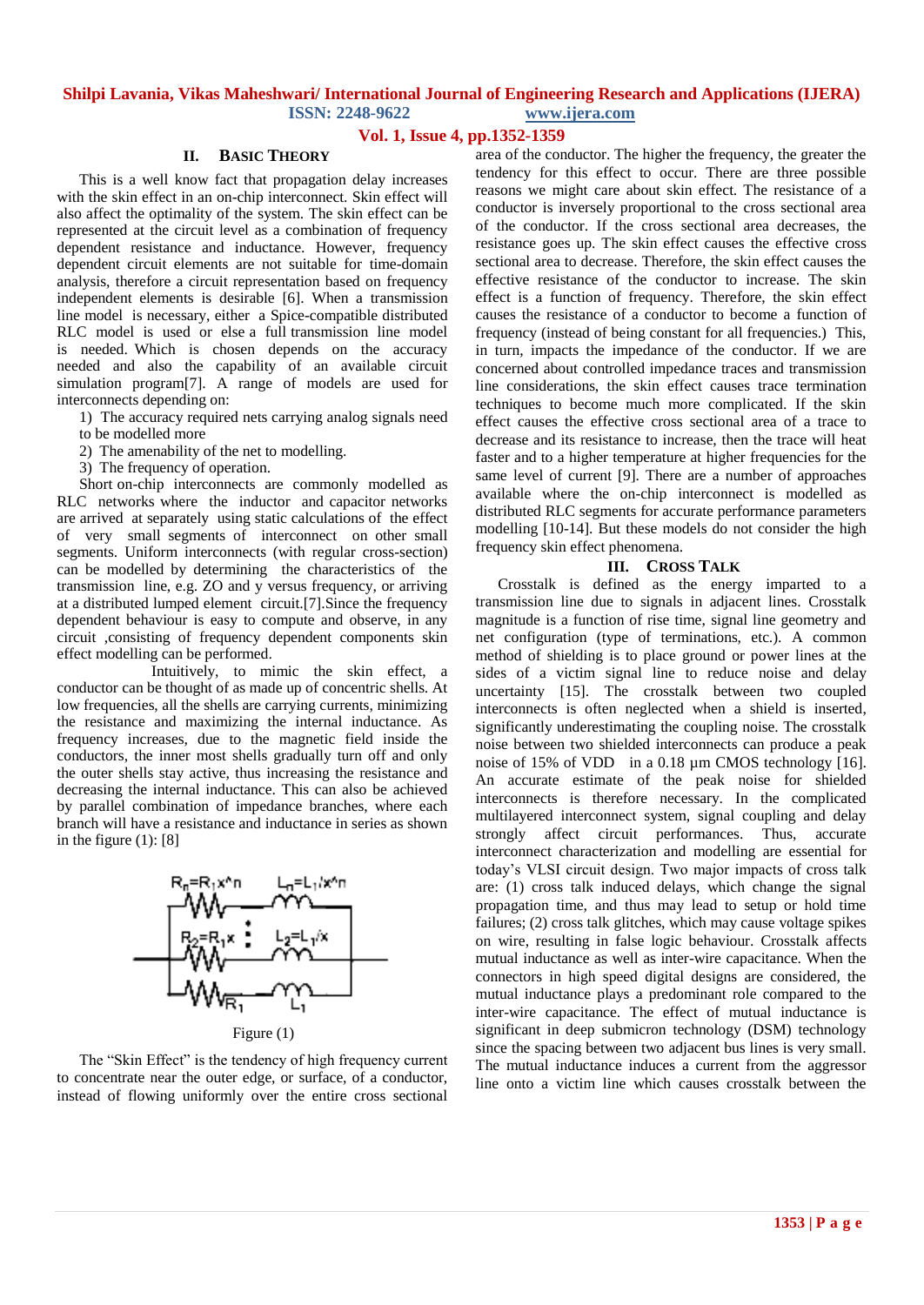**Vol. 1, Issue 4, pp.1352-1359**

parallel lines. Which in turn alters the performance parameters of on-chip VLSI interconnect system.

 In multi-conductor systems, crosstalk can cause two detrimental effects: first, crosstalk will change the performance of the transmission lines in a bus by modifying the effective characteristic impedance and propagation velocity. Secondly, crosstalk will induce noise onto other lines, which may further degrade the signal integrity and reduce noise margins.[17]

### **IV. PROPOSED WORK**

The proposed work is divided in two sub-sections. In the first sub-section, a novel analytical crosstalk model of RLC interconnect is proposed which does not included the skin effect; whereas, in the second sub-section, the skin effect is considered for interconnect modelling through simulation of the proposed RLC model. Note that the skin effect makes an adverse effect on the resistance and the inductance. However, this paper only considered the skin effect onto the resistance. The resistance increases with the skin effect; whereas, a decrease in the inductance is accounted.

#### *A. Crosstalk Modelling of RLC Interconnect Analysis Without Skin Effect*

In this section a new analytical model of RLC interconnects is proposed. This analysis considers the following interconnect coupling circuit:



Figure 2: Analytical Model of RLC interconnect Now applying the simple loop analysis, the following equations are obtained in

terms of RLC: For first loop:

$$
V_{in}(t) = I_1(t) \cdot R_a + L_a \left(\frac{d}{dt} I_1(t)\right) + \frac{1}{C_c} \left[I_1(t) - I_2(t)\right] \tag{5}
$$

For second loop:

$$
\frac{1}{C_c} [I_2(t) - I_1(t)] - \frac{1}{C_a} I_2(t) = 0
$$
\n(6)

For third loop:

$$
R_{e} I_{3}(t) + R_{v} I_{3}(t) + L_{v} \frac{d}{dt} (I_{3}(t)) + \frac{1}{C_{c}} I_{3}(t) = 0
$$
 (7)

Taking Laplace Transform of (5)- (7), the following equations are obtained:

$$
V_{in}(s) = I_1(s)R_a + sL_a I_1(s) + \frac{[I_1(s) - I_2(s)]}{sC_c}
$$
 (8)

$$
\frac{1}{sC_c}[I_2(s) - I_1(s)] - \frac{1}{sC_a}I_2(s) = 0
$$
\n(9)

$$
R_e L_3(s) + R_v I_3(s) + sL_v I_3(s) + \frac{1}{sC_v} I_3(s) = 0 \tag{10}
$$

From (9), the following can be derived:

$$
\left[\frac{1}{sC_c} - \frac{1}{sC_a}\right]I_2(s) = \frac{1}{sC_c}I_1(s)
$$
\n(11)

Or  

$$
I_2(s) = \frac{I_1(s)}{sC_c \left(\frac{1}{sC_c} - \frac{1}{sC_a}\right)}
$$
(12)

So,  

$$
I_2(s) = I_1(s) \left( \frac{C_a}{C_a - C_c} \right)
$$
(13)

From equation (8),

$$
V_{in}(s) = I_1(s) \cdot R_a + sL_a I_1(s) + \frac{1}{C_c} I_1(s) - \frac{1}{C_c} I_1(s) \cdot \frac{C_a}{C_a - C_c}
$$
(14)

Or,  

$$
V_{u}(s) = I_{1}(s) \left[ R_{a} + sL_{a} + \frac{1}{C_{c}} \left( 1 - \frac{C_{a}}{C_{a} - C_{c}} \right) \right]
$$
(15)

So,

$$
I_1(s) = \frac{V_{in}(s)}{R_a + sL_a + \frac{1}{C_c} \left(1 - \frac{C_a}{C_a - C_c}\right)}
$$

With the simple loop analysis it can be found that

$$
I_{3} = |I_{1} - I_{2}| \tag{17}
$$

Therefore, using  $I_1$  and  $I_2$ , the third current can be derived which is given as,

$$
I_{3}(s) = \frac{V_{in}(s)C_{c}}{R_{a} + sL_{a} + \frac{1}{C_{c}} \left(1 - \frac{C_{a}}{C_{a} - C_{c}}\right)(C_{a} - C_{c})}
$$
(18)

Applying the current divider rule, the current in the victim line capacitor may be found. This finally yields to,

$$
I_x = I_3 \frac{R_2}{R_1 + R_2} \tag{19}
$$

(16)

Where 
$$
R_1 = (R_e + R_v + sL_v) \text{ or, } R_2 = \frac{1}{sC_v}
$$
  
\n
$$
I_x = \frac{V_m(s)C_c}{R_a + sL_a + \frac{1}{C_c} \left(1 - \frac{C_a}{C_a - C_c}\right) (C_a - C_c)} \times \frac{R_e + R_v + sL_v + \frac{1}{sC_v}}{R_e + R_v + sL_v + \frac{1}{sC_v}}
$$
\n(20)

The output voltage is given as,

$$
V_{co}(s) = I_x \times \frac{1}{sC_v} \qquad (21)
$$

From (20) and (21) we have,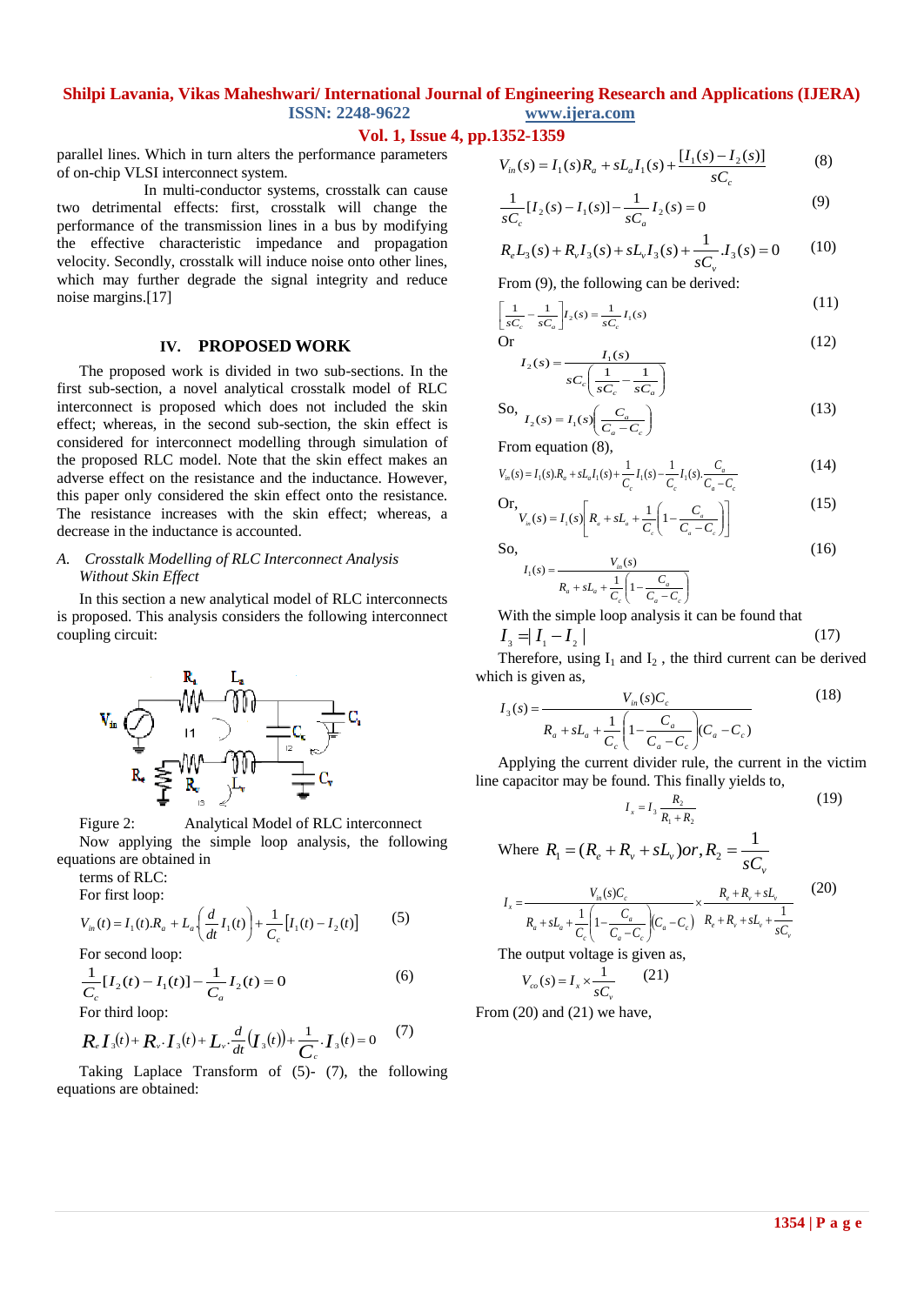$$
\text{Vol. 1, Issue 4, pp.1352-1359}
$$
\n
$$
V_{\omega}(s) = \frac{V_{\omega}(s)}{sC_{\omega}} \left[ \frac{C_{\omega}(R_{\omega} + R_{\omega} + sL_{\omega})}{C_{\omega}(1 - \frac{C_{\omega}}{C_{\omega} - C_{\omega}})} \right]^{(22)} F_{5} = S(s)(1 - \frac{C_{\omega}(R_{\omega} + R_{\omega} + sL_{\omega})}{C_{\omega}(1 - \frac{C_{\omega}}{C_{\omega} - C_{\omega}})} = \frac{C_{\omega}(1 - \frac{C_{\omega}}{C_{\omega} - C_{\omega}})}{C_{\omega}(1 - \frac{C_{\omega}}{C_{\omega} - C_{\omega}})}
$$

Some important assumptions that have been made in this paper are as follows:

$$
R_e + R_v = A
$$
  
\n
$$
R_a + \frac{1}{C_e} \left[ 1 - \frac{C_a}{C_a - C_c} \right] = B
$$
\n(23)

For ramp input,  $V_{in} = \frac{V_0}{c^2}$  $\overline{0}$ *s*  $V_{in} = \frac{V_0}{c^2}$  (24)

Using the above assumptions and applying partial fraction theory yields,

$$
V_{co}(s) = \frac{V_0}{s^3 (C_a - C_c)} \left[ \frac{C_c (A + sL_v)}{(B + sL_a) \times (1 + A + sL_v)} \right]
$$
(25)

$$
S(s) = \frac{F_1}{s} + \frac{F_2}{s^2} + \frac{F_3}{s^3} \frac{F_4}{(B + sL_a)} + \frac{F_5}{(1 + A + sL_v)}
$$
(26)

$$
F_3 = (S(s).s^3)|_{s=0} = \left[ \frac{C_c(A + sL_v)}{(B + sL_a)(1 + A + sL_v)} \right]|_{s=0}
$$
 (27)

$$
= \frac{C_c.A}{[B(A+1)]}
$$
  
\n
$$
F_1 = -(F_4.L_v + F_5.L_a)
$$
  
\n
$$
= \left(\frac{C_c\left(A - \frac{B}{L_a}L_v\right)L_v}{\left((A+1) - \frac{B}{L_a}L_a\right)\left(-\frac{B}{L_a}\right)^3} + \frac{C_c.L_a}{\left(B - (A+1) \cdot \frac{L_a}{L_v}\right)\left(\frac{1+A}{L_v}\right)^3}\right)
$$
  
\n
$$
F_2(B+AB) + F_3(B.L_v + L_a + A.L_a) = C_c.L_v
$$
  
\n
$$
F_2 = \left(\frac{C_c.L_v - F_3(B.L_v + L_a + A.L_a)}{(B+AB)}\right)
$$
 (29)

$$
= \frac{C_c L_v}{B(1+A)} - \frac{C_c A(B.L_v + L_a + AL_a)}{[(1+A)B]^2}
$$
  

$$
C_c(A + sL_v)
$$
 (20)

$$
F_4 = S(s)(B + sL_a)|_{s = -\frac{B}{L_a}} = \frac{C_c(A + sL_v)}{(1 + A + sL_v)s^2}|_{s = -\frac{B}{L_a}}
$$
(30)

$$
F_5 = S(s)(1 + A + sL_v)|_{s = -\frac{A+1}{L_v}}
$$
  
= 
$$
\frac{C_c \left(A - \frac{B}{L_a}L_v\right)}{\left[(A+1) - \frac{B}{L_a}L_v\right] \left(-\frac{B}{L_a}\right)^3}
$$
  
= 
$$
\frac{C_c (A + sL_v)}{s^2 (B + sL_a)}|_{s = -\frac{(A+1)}{L_v}}
$$
  
= 
$$
-\frac{C_c}{\left[B - (A+1)\frac{L_a}{L_v}\right] \left(\frac{1+A}{L_v}\right)^3}
$$
 (31)

Taking the Laplace inverse transform of (25) and with the help of  $(26)-(31)$ , one can derive the explicit expression for  $V_{co}(t)$  and it is given in (32).

$$
V_{\infty}(t) = \frac{V_0}{(C_a - C_c)} (\alpha_1 + \beta_1 + \chi_1 + \kappa_1 + \zeta_1)
$$
 (32)

where

$$
\alpha_{1} = \left(\frac{C_{c}\left(A - \frac{B}{L_{a}} L_{v}\right)L_{v}}{\left[A + 1 - \frac{B}{L_{a}} L_{v}\right]\cdot\left[-\frac{B}{L_{a}}\right]^{3}} + \frac{C_{c} L_{a}}{\left[B - (A + 1), \frac{L_{a}}{L_{v}}\right]\cdot\left[\frac{1 + A}{L_{v}}\right]^{3}}\right)u(t)
$$
\n
$$
\beta_{1} = \left[\frac{C_{c} L_{v}}{B.(A + 1)} - \frac{C_{c} A (B.L_{v} + L_{a} + A.L_{a})}{\left[(1 + A)B\right]^{2}}\right]t.u(t)
$$
\n
$$
\chi_{1} = \frac{1}{2}\left[\frac{C_{c} A}{(1 + A)B}t^{2}\right]u(t)
$$
\n
$$
\kappa_{1} = \frac{C_{c}\left(A - \frac{B}{L_{a}} L_{v}\right)}{\left[(A + 1) - \frac{B}{L_{a}} L_{v}\right]\left(-\frac{B}{L_{a}}\right)^{3}}e^{-\frac{B}{L_{a}}t}
$$
\n
$$
\zeta_{1} = -\frac{C_{c}}{\left[B - (1 + A)\frac{L_{a}}{L_{v}}\right]\left(\frac{A + 1}{L_{v}}\right)^{3}}e^{-\frac{(1 + A)}{L_{v}}t}
$$

The equation (32) describes the coupling noise voltage without the presence of skin effect phenomena.

Crosstalk Modelling of RLC Interconnect With Skin Effect

In this section, we have considered the performance variations of interconnect due to the presence of the skin effect phenomena. The skin effect is the tendency of high frequency current density to be highest at the surface of a conductor and then to decay exponentially towards the centre [18].

The possible reasons for which one must care the skin effect are the following:

The resistance of a conductor is inversely proportional to the cross sectional area of the conductor. If the cross sectional area decreases, the resistance goes up. The skin effect causes the effective cross sectional area to decrease. Therefore, the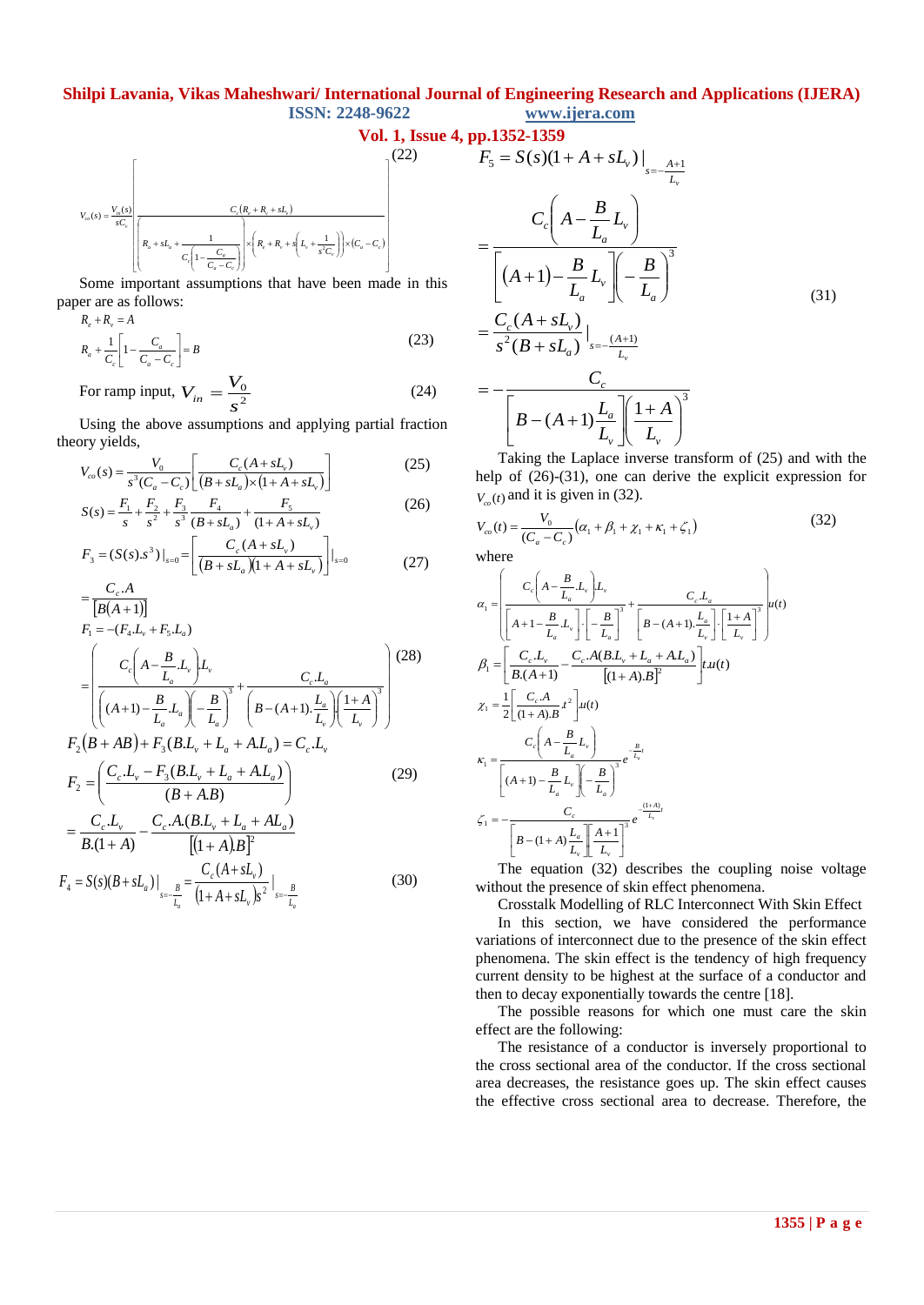#### **Vol. 1, Issue 4, pp.1352-1359**

skin effect causes the effective resistance of the conductor to increase [19].

The skin effect is a function of frequency. Therefore, the skin effect causes the resistance of a conductor to become the function of frequency. This, in turn, affects the impedance of the conductor. The inductance decreases as the frequency increases [19]. It is simple to analyze the skin effect in a homogeneous conducting half space with the current parallel to the interface. Let the current is in z-direction and y axis is normal to the interface as shown in the Figure 2.



where,

Homogeneous conducting half space

If the angular frequency of the current is  $\omega$ , and the medium has a conductivity  $\sigma$ , and permeability μ, the complex current density is found to be:

$$
J_z(y) = J_z(0).e^{-ky}e^{-jky}
$$

$$
k = \sqrt{\frac{\omega \sigma \mu}{2}}
$$

The intensity of the current density vector decrease exponentially with increasing y. At a distance  $\delta$ ,

$$
\delta = \frac{1}{k} = \sqrt{\frac{2}{\omega \mu \sigma}}
$$
(33)

The amplitude of the current density vector decreases 1/e of

its value  $J_z(0)$  at the boundary surface. This distance is known as the "skin depth". In Table-1, the skin depths of various materials are shown.

 Skin depth for Copper is  $\sigma = 57 \times 10^6$  *S* /*m*,  $\mu = \mu_0$  for iron  $\sigma = 10^7$  *S* / *m*,  $\mu_r = 1000$  , for sea water  $\sigma = 4S/m$ ,  $\mu = \mu_0$ , for wet soil  $\sigma = 0.01S/m$ ,  $\mu = \mu_0$ .

TABLE I. SKIN DEPTH FOR VARIOUS MATERIALS

| Material    | $f =$ |                  | $f = 10^{3}$ Hz $f = 10^{6}$ Hz | $f=10^9$ Hz |
|-------------|-------|------------------|---------------------------------|-------------|
|             | 60Hz  |                  |                                 |             |
| Copper      | 8.61  | 2.1 <sub>m</sub> | .067                            | 2.11        |
|             | mm    | m                | mm                              | μm          |
| <b>Iron</b> | 0.65  | 0.16             | $5.03\mu$                       | 0.01        |
|             | mm    | mm               | m                               | $6 \mu m$   |
| Sea Water   | 32.5  | 7.96             | .25m                            | 7.96        |
|             | m     | m                |                                 | μm          |
| Wet Soil    | 650   | 159m             | 5.03                            | 0.16        |
|             | m     |                  | m                               | um          |

It is mentioned earlier that we have only considered the skin effect on resistance. So for calculating the total effect on the impedance we have to calculate the output impedance.

From the Figure 1,

$$
Z_{1} = \frac{[R_{\nu} + R_{e} + sL_{\nu}] \times \frac{1}{sC_{\nu}}}{(R_{\nu} + R_{e} + sL_{\nu}) + \frac{1}{sC_{\nu}}}
$$
(34)

$$
Z_2 = \frac{(R_v + R_e + sL_v) \times \frac{1}{sC_v}}{(R_v + R_e + sL_v)} + \frac{1}{sC_e}
$$
\n(35)

$$
Z_{3} = \frac{\sqrt{\left[\frac{[R_{v} + R_{e} + sL_{v}] \times \frac{1}{sC_{v}}}{[R_{v} + R_{e} + sL_{v} + \frac{1}{sC_{v}}]} + \frac{1}{sC_{e}}\right] \times \frac{1}{sC_{a}}}{\frac{(R + R + sL) \times \frac{1}{sC_{v}}}{(R_{v} + R_{e} + sL_{v}) + \frac{1}{sC_{v}}} + \frac{1}{sC_{e}} + \frac{1}{sC_{a}}}
$$
(36)

The total output resistance in RLC interconnects is given in (37)

$$
Z_{0} = \left[ \frac{\left( (R + R + sL) \times \frac{1}{sC_{v}} \right)}{(R_{v} + R_{e} + sL_{v}) + \frac{1}{sC_{v}} \times \frac{1}{sC_{e}}} \right] \times \frac{1}{sC_{a}}
$$
(37)  

$$
Z_{0} = \left[ \frac{R_{v} + R_{e} + sL_{v}}{(R_{v} + R_{e} + sL_{v}) \times \frac{1}{sC_{v}} + \frac{1}{sC_{e}} + \frac{1}{sC_{a}}} \right] + (R_{a} + sL_{a})
$$

Skin effect on resistance can be calculated by using the following equations:

$$
R_{total} = R_{DC} + \sqrt{f} R_{AC},\tag{38}
$$

$$
P_{DC} = \frac{\rho L}{W t}
$$
 (39)

$$
R_{AC} = \frac{\rho L}{A_{current\_densityar\_area}} = \frac{L\rho}{\omega\sqrt{\frac{2}{\omega\sigma\mu}}} = \frac{L\sqrt{\rho}}{\omega\sqrt{2}}\sqrt{\mu f}
$$
(40)

Therefore,

 $\mathbf{W}$ 

$$
R = R_{total} = \frac{\rho L}{Wt} + \frac{L\sqrt{\rho}}{\omega\sqrt{2}} \cdot \sqrt{\mu f}
$$
(41)

It is evident from the above equation that resistance increases as a function of the square root of the frequency due to the skin effect.

#### *B. Cross Talk Voltage and delay with Skin Effect*

Thus equation (32) can be used to find the closed form expression of the cross talk noise with skin effect.

$$
V_{co}(t) = \frac{V_0}{(C_a - C_c)} \left( \alpha_2 + \beta_2 t + \chi_2 t^2 + \kappa_2 e^{-\frac{B_{\text{skip}}}{L_a}t} + \zeta_2 e^{-\frac{(1 + A_{\text{skip}})}{L_c}t} \right)
$$
\n(42)

Where,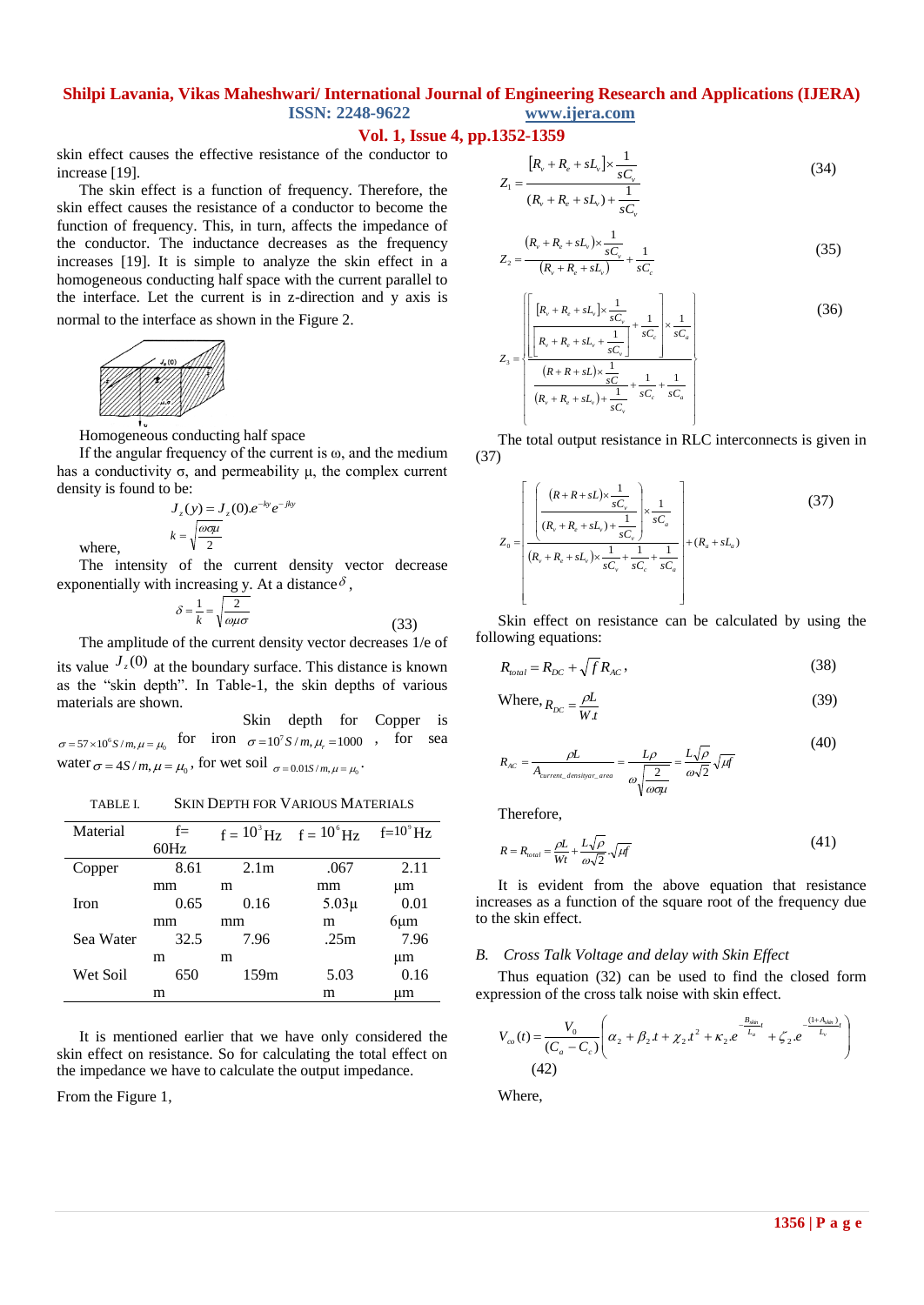$$
\alpha_{2} = \left( \frac{C_{c} \left( A_{\sin} - \frac{B_{\sin}}{L_{a}} L_{v} \right) L_{v}}{\left[ A_{\sin} + 1 - \frac{B_{\sin}}{L_{a}} L_{v} \right] \cdot \left[ -\frac{B_{\sin}}{L_{a}} \right]^{3}} + \frac{C_{c} L_{a}}{\left[ B_{\sin} - (A_{\sin} + 1) \cdot \frac{L_{a}}{L_{v}} \right] \cdot \left[ \frac{1 + A_{\sin}}{L_{v}} \right]^{3}} \right) u(t)
$$
\n
$$
\beta_{2} = \left[ \frac{C_{c} L_{v}}{B_{\sin} \cdot (A_{\sin} + 1)} - \frac{C_{c} A_{\sin} (B_{\sin} L_{v} + L_{a} + A_{\sin} L_{a})}{\left[ (1 + A_{\sin}) \cdot B_{\sin} \right]^{2}} \right] u(t)
$$
\n
$$
\chi_{2} = \frac{1}{2} \left[ \frac{C_{c} A_{\sin}}{(1 + A_{\sin}) B_{\sin}} \right] u(t)
$$
\n
$$
\kappa_{2} = \frac{C_{c} \left( A_{\sin} - \frac{B_{\sin}}{L_{a}} L_{v} \right)}{\left[ (A_{\sin} + 1) - \frac{B_{\sin}}{L_{a}} L_{v} \right] \left( -\frac{B_{\sin}}{L_{a}} \right)^{3}}
$$
\n
$$
\zeta_{2} = -\frac{C_{c}}{\left[ B_{\sin} - (1 + A_{\sin}) \frac{L_{a}}{L_{v}} \right] \cdot \left[ \frac{A_{\sin} + 1}{L_{v}} \right]^{3}}
$$
\nDence,  $\gamma_{2} = 1 - \frac{C_{c}}{\left[ B_{\sin} - (1 + A_{\sin}) \frac{L_{a}}{L_{v}} \right] \cdot \left[ \frac{A_{\sin} + 1}{L_{v}} \right]^{3}}$ 

Delay:-

$$
t = \frac{0.5(C_a - C_c) + \alpha_2 - (\kappa_2 + \xi_2)}{\beta_2 - (\kappa_2.m + \xi_2.n)}
$$
(43)

#### **V. SIMULATION RESULTS AND DISCUSSIONS**

The motive of this paper is to make a reflection on the skin effect"s impact on the on-chip interconnect and its performance under ramp input. It can be analyzed by the simulation result that the delay has been increased. This is due to the fact that skin effect has an adverse effect on the resistance, so with the existence of the skin effect the resistance is increased as discussed in the section B. This increase in the resistance in turn increases the delay which is undesirable in terms of speed of the chip. The configuration of circuit for simulation is shown in Figure.4. We now develop a simple model for distributed RLC interconnect line. The high-speed interconnect system consist of two coupled interconnect lines and ground and the length of the lines is  $d = 100$  um. These lines are excited by the voltage source of 1.8 V with driver resistance of  $R_s$ . The extracted values for the parameters R, L, and C are given in Table II [20]. We have obtained cross talk noise voltage from SPICE with proposed model in both the cases i.e. with and without considering the skin effect on the interconnect lines. Figure (3) and (4) demonstrate the behaviour of output node crosstalk noise voltage curve with and without considering the skin effect respectively.

# **Vol. 1, Issue 4, pp.1352-1359**

TABLE II. RLC PARAMETERS FOR A MINIMUM- SIZED WIRES

IN A 0.18µM TECHNOLOGY.



Fig(3) Delay obtained without skin effect under ramp input



Figure(4) delay obtained with skin effect under ramp input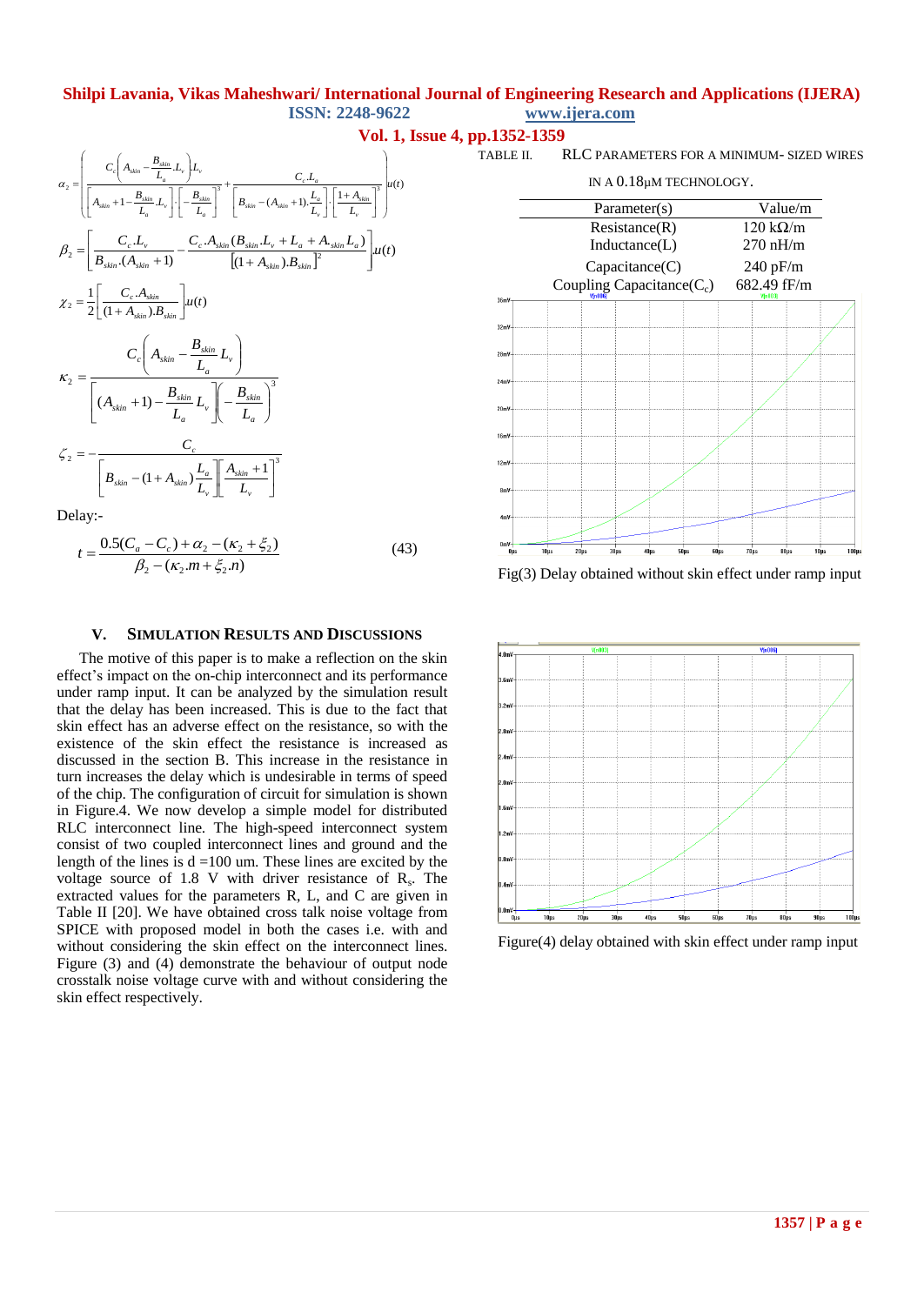



Figure(4): Output node noise without considering skin efffect

TABLE III. EXPERIMENTAL RESULT UNDER RAMP INPUT

| WITHOUT SKIN EFFECT |           |         |                    |                |  |  |  |
|---------------------|-----------|---------|--------------------|----------------|--|--|--|
| Ex                  | R.        | $C_{L}$ | <b>SPICE Delay</b> | Proposed Model |  |  |  |
|                     | $K\Omega$ | (fF)    | (ms)               | Delay (ms)     |  |  |  |
|                     |           | 10      | 0.1123             | 0.1152         |  |  |  |
| $\mathfrak{D}$      | 5         | 50      | 0.1198             | 0.1171         |  |  |  |
| 3                   | 10        | 750     | 0.1479             | 0.1474         |  |  |  |
|                     | 50        | 1000    | 0.1779             | 0.1881         |  |  |  |

5 100 1500 0.1995 0.1994

**Vol. 1, Issue 4, pp.1352-1359**

TABLE IV. EXPERIMENTAL RESULT UNDER RAMP INPUT

WITH SKIN EFFECT

| $R_{\rm c}$ | $C_{L}$ | <b>SPICE Delay</b> | Proposed Model |
|-------------|---------|--------------------|----------------|
| $(K\Omega)$ | (fF)    | (ms)               | Delay (ms)     |
|             | 10      | 0.1739             | 0.1921         |
| 5           | 50      | 0.358              | 0.6437         |
| 10          | 750     | 0.7739             | 0.8129         |
| 50          | 1000    | 0.8475             | 0.8942         |
| 100         | 1500    | 0.9757             | 0.9976         |
|             |         |                    |                |

We compare the delays obtained from SPICE with those proposed model in both the cases i.e. with and without considering the skin effect on the interconnect lines. Table 3 and Table 4 compare the delay obtained from SPICE with those found using the proposed model without and with considering skin effect. Note that the difference between the proposed model and the SPICE delay is about 2% in both the cases.

The simulation shows that failure to account for the skin effect leads to three different errors. First, since the internal inductance is included in the line parameters, the line delay is overestimated. This error could be removed by including only the external inductance in the RLC model, but this would underestimate the inductive effect at low frequencies. Second, the attenuation suffered by the signal due to line resistance is underestimated. Finally, the higher inductance leads to a higher characteristic impedance and incorrectly predicts loss of matching at the input.

#### **VI. CONCLUSIONS**

We proposed a new methodology for skin effect equivalent circuits, based on the fitting of the transfer function to numerical simulations. It is shown that the methodology allows arbitrary accuracy in the modelling of the skin effect, and can be adapted to different situations and modelling requirements. We propose a method for the calculation for the skin effect of RLC interconnects. It is shown that skin effect can be computed efficiently in the s-domain using an algebraic formulation, instead of the improper integration in the time domain. The proposed method of computing skin effect relies on the poles and residues of the transfer function and can be used in any kind of model order reduction technique. Compact expressions that describe the skin effect on a single distributed RLC interconnect are rigorously derived. The derived expression along with the analysis can serve as a convenient tool for skin effect without much computation during design. In this paper, we have also proposed a novel analytical model to find the impact of the skin effect on the noise in RLC